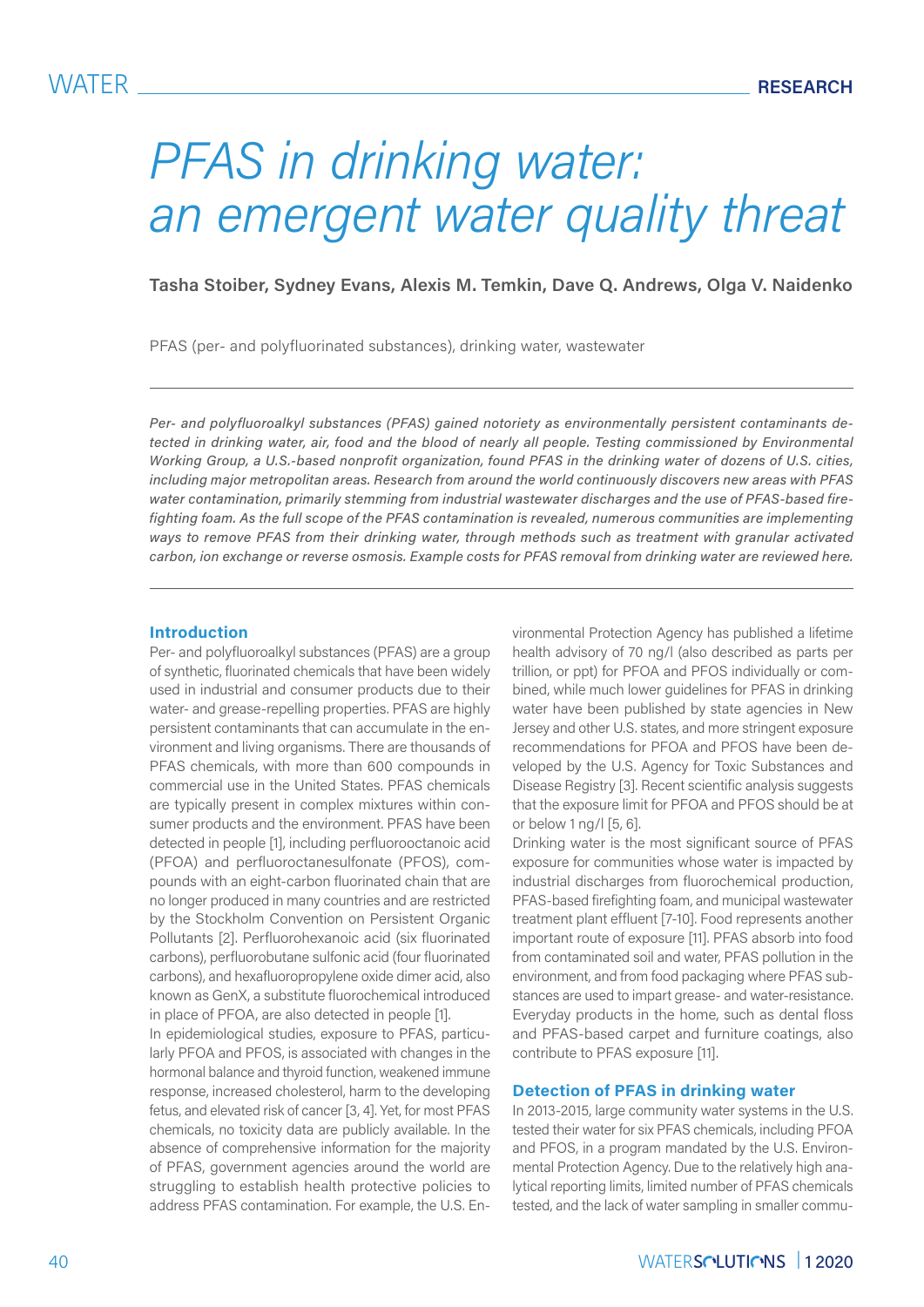

**Figure 1:** *Combined PFAS concentrations (figure from Evans et al. [14]).*

nities, this testing program underreported the extent of PFAS contamination [12]. Nevertheless, the testing results documented a correlation between the number of nearby industrial sites that manufacture or use PFAS compounds, the number of military fire training areas and the number of wastewater treatment plants with the frequency of detection of PFAS in public water supplies [13].

In 2019, laboratory tests commissioned by Environmental Working Group, a U.S.-based nonprofit organization, have for the first time reported the presence of PFAS in the drinking water of dozens of U.S. cities serving populations of different sizes and located in different regions, as shown in **Figure 1** and **Table 1** [14]. One sample was collected at each location and all samples were analyzed using a modified version of U.S. EPA method 537. For the 30 PFAS compounds included in the analysis, detection limits ranged from 0.3 to 2.0 ng/l, quantification limits ranged from 2 to 5 ng/l, and the total PFAS concentration was calculated as the sum of all detected compounds. The combined PFAS concentrations ranged from less than 1 ng/l to 185 ng/l [14]. Overall, these results indicate that the number of Americans exposed to PFAS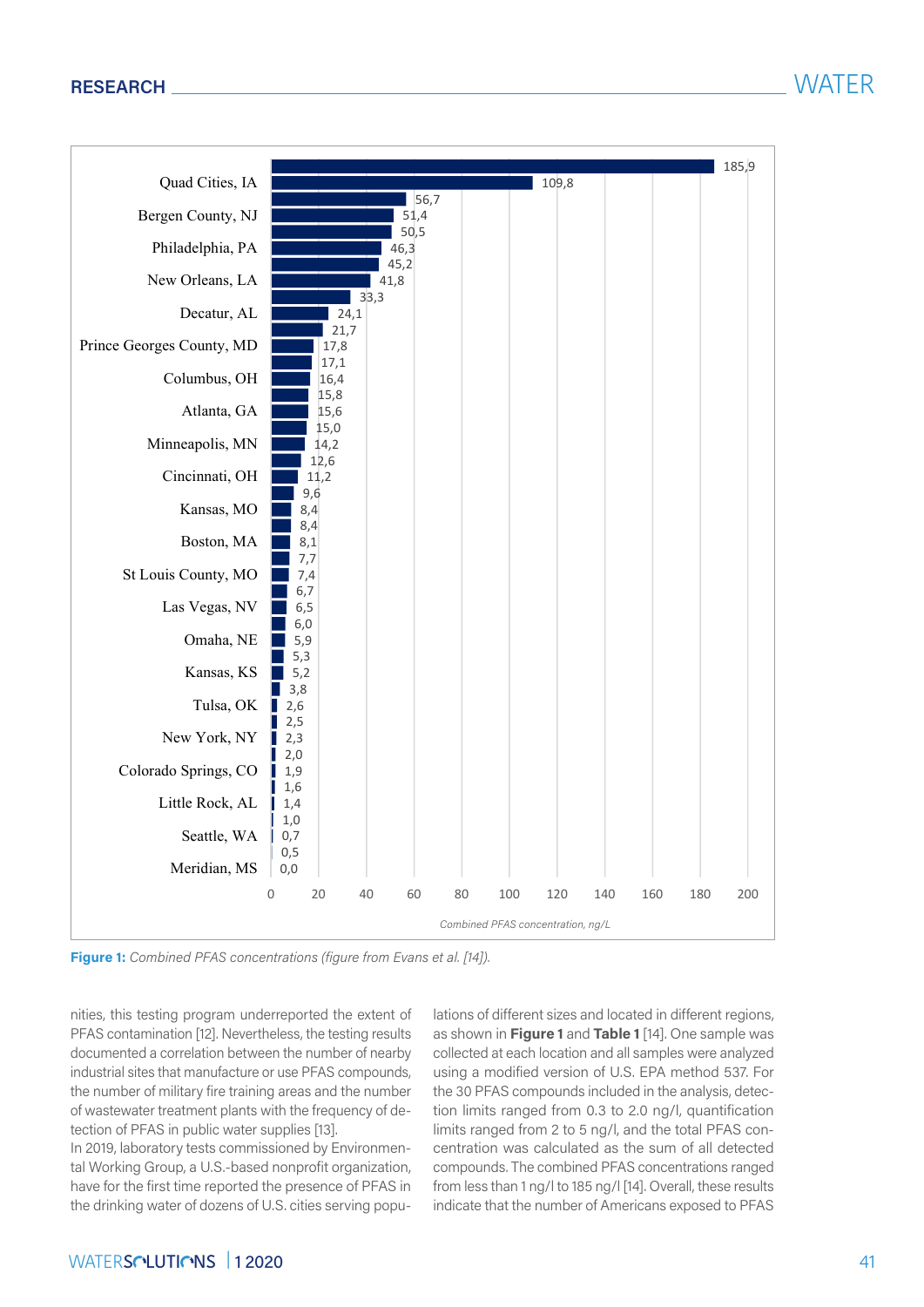| Compound                             | <b>Abbreviation</b> | <b>Detection</b><br>Limit | <b>Percent of samples</b><br>with detections | Range of detections,<br>$ng/l^*$ |
|--------------------------------------|---------------------|---------------------------|----------------------------------------------|----------------------------------|
| 6:2 Fluorotelomersulfonic acid       | 6:2 FTSA            | $\mathbf 1$               | 5                                            | $2.1 - 15$                       |
| Perfluorooctanesulfonamide           | FOSA                | 0.5                       | 48                                           | $0.44 - 1.9$                     |
| Hexafluoropropylene oxide dimer acid | GenX                | 0.5                       | 14                                           | $0.5 - 31$                       |
| Perfluorobutanoic acid               | PFBA                | $\overline{2}$            | 73                                           | $1.8 - 72$                       |
| Perfluorobutanesulfonic acid         | <b>PFBS</b>         | 0.3                       | 61                                           | $0.48 - 5$                       |
| Perfluorodecanoic acid               | <b>PFDA</b>         | 0.9                       | 7                                            | $0.5 - 0.89$                     |
| Perfluoroheptanoic acid              | PFHpA               | 0.4                       | 59                                           | $0.47 - 24$                      |
| Perfluorohexanoic acid               | PFHxA               | 0.4                       | 70                                           | $0.44 - 36$                      |
| Perfluorohexanesulfonic acid         | PFHxS               | 0.4                       | 52                                           | $0.45 - 7.3$                     |
| Perfluorononanoic acid               | <b>PFNA</b>         | 0.4                       | 23                                           | $0.45 - 1.9$                     |
| Perfluorooctanoic acid               | <b>PFOA</b>         | 0.3                       | 68                                           | $0.35 - 14$                      |
| Perfluorooctanesulfonic acid         | <b>PFOS</b>         | 0.4                       | 77                                           | $0.43 - 14$                      |
| Perfluoropentanoic acid              | PFPeA               | $\overline{2}$            | 70                                           | $0.47 - 39$                      |
| Perfluoropentanesulfonate            | PFPeS               | 0.4                       | 7                                            | $0.4 - 1.6$                      |

**Table 1:** *PFAS chemicals detected in study by Evans et al. [14].*

\* *Range of detections in samples where compound was found above the detection limit.*

from contaminated tap water is much greater than what the U.S. EPA testing program showed.

Of tap water samples from 44 locations in 31 states and the District of Columbia, one site had no detectable PFAS and two other sites had a total PFAS concentration below 1 ng/l. In twenty locations all PFAS detects were above the laboratory limit of detection, although below the limit of quantification. Some of the highest PFAS levels detected were in samples from major metropolitan areas, including Miami, Philadelphia, New Orleans and the suburbs of New York City. In 34 places where this study found PFAS, contamination has not been publicly reported by the U.S. Environmental Protection Agency or state government agencies.

Two-dimensional hierarchical clustering identified distinct groupings of locations and PFAS profiles (**Figure 2**). Locations with greater levels of contaminants featured mixtures with a grouping of five to seven carbon PFAS as well as a grouping of the long-chain PFAS (PFNA, PFOA, PFOS) that are phased out in the U.S. Four-carbon chain compound PFBA was broadly detected in many areas. GenX was detected near the industrial release source in North Carolina, as well as in Cincinnati, Ohio; Louisville, Kentucky; and New Orleans, Louisiana. The variations in the PFAS profiles likely indicate distinct sources of contamination. Additional sampling and regional analysis will be required to identify the specific sources of contamination and their respective PFAS signatures.

As noted above, drinking water contamination with PFAS is typically due to local PFAS contamination sites or to ongoing PFAS discharges into the waterways. Environmental Working Group has been publishing documents and reports detailing PFAS contamination in the U.S. since 2002. A map of the available information for the U.S.-wide PFAS contamination is shown in **Figure 3** and available at *www.ewg.org/interactive-maps/2019\_pfas\_contamination/map/*. As of February 2020, the map includes nearly 1,400 locations with known contamination. The map compiles drinking water and ground water test results from federal and state testing programs and the currently released information about PFAS in drinking water and groundwater on and around military facilities and installations maintained by the U.S. Department of Defense.

A research project conducted by U.S. Geological Survey and U.S. Environmental Protection Agency scientists analyzed PFAS levels in source water supplies and treated drinking water in 25 different water systems in the U.S. [15]. PFAS chemicals were detected in the water before and after treatment at every location and individual PFAS concentrations ranged from less than 1 ng/l (trace levels) to 1,102 ng/l. The number of PFAS detected in the finished drinking water ranged from 4 to 12 compounds, with a median concentration of 19.5 ng/l. The source water PFAS concentration matched the treated drinking water concentration for 23 out of 24 utilities that had more than trace levels of PFAS, indicating that con-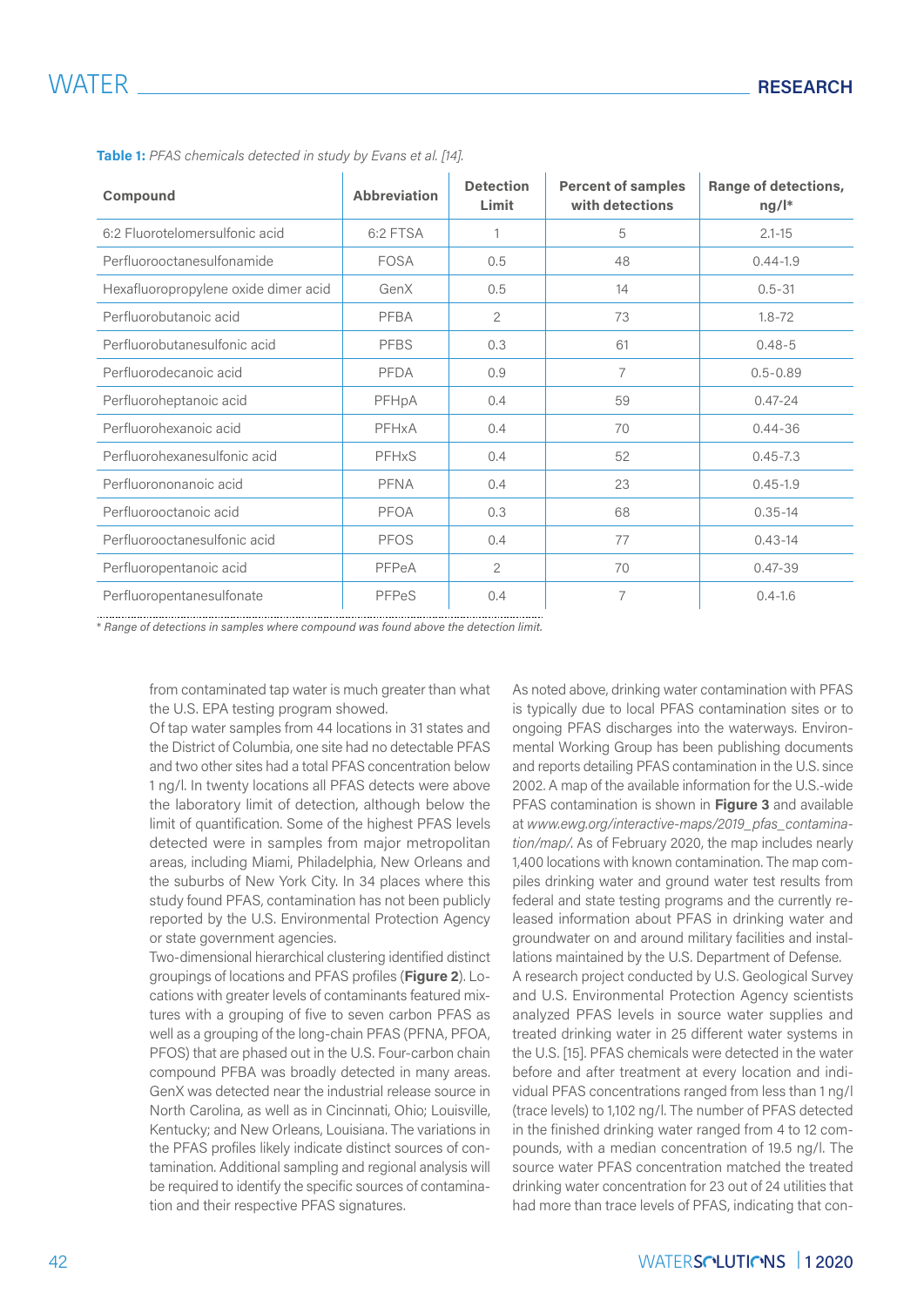

**Figure 2:** *Relationships between detected PFAS and test site locations [14]. Two-dimensional hierarchical clustering (complete linkage using correlation (uncentered) as the similarity metric was carried out using Gene Cluster 3.0 software. Results were visualized using Treeview v1.0.9 (http://jtreeview.sourceforge.net). The PFAS that were not detected in any city as well as the city of Meridian, Mississippi (where no PFAS were detected), were not included in the analysis. Tuscaloosa, Alabama was the only site with just one PFAS detection (PFBS).*



**Figure 3:** *Map of PFAS detections in drinking water and groundwater across the United States, available at www.ewg.org/interactive-maps/2019\_pfas\_contamination/map/*

*Color code: purple – military sites with reported PFAS contamination in groundwater; blue – communities with PFAS water contamination; red – other known PFAS contamination sites.*

ventional drinking water treatment technologies at those treatment plants could not reduce PFAS levels. Only one water system had a treatment train able to reduce both the number of PFAS compounds between source and treated water (from 12 to 6) and their combined concentration by approximately seven-fold [15]. Among the

water systems in the study, this specific system had the largest Granular Activated Carbon (GAC) bed depth and replaced the GAC most frequently, factors which likely contributed to its ability to remove PFAS.

In Europe, high levels of PFAS in drinking water were reported in the Veneto region in Italy, caused by in-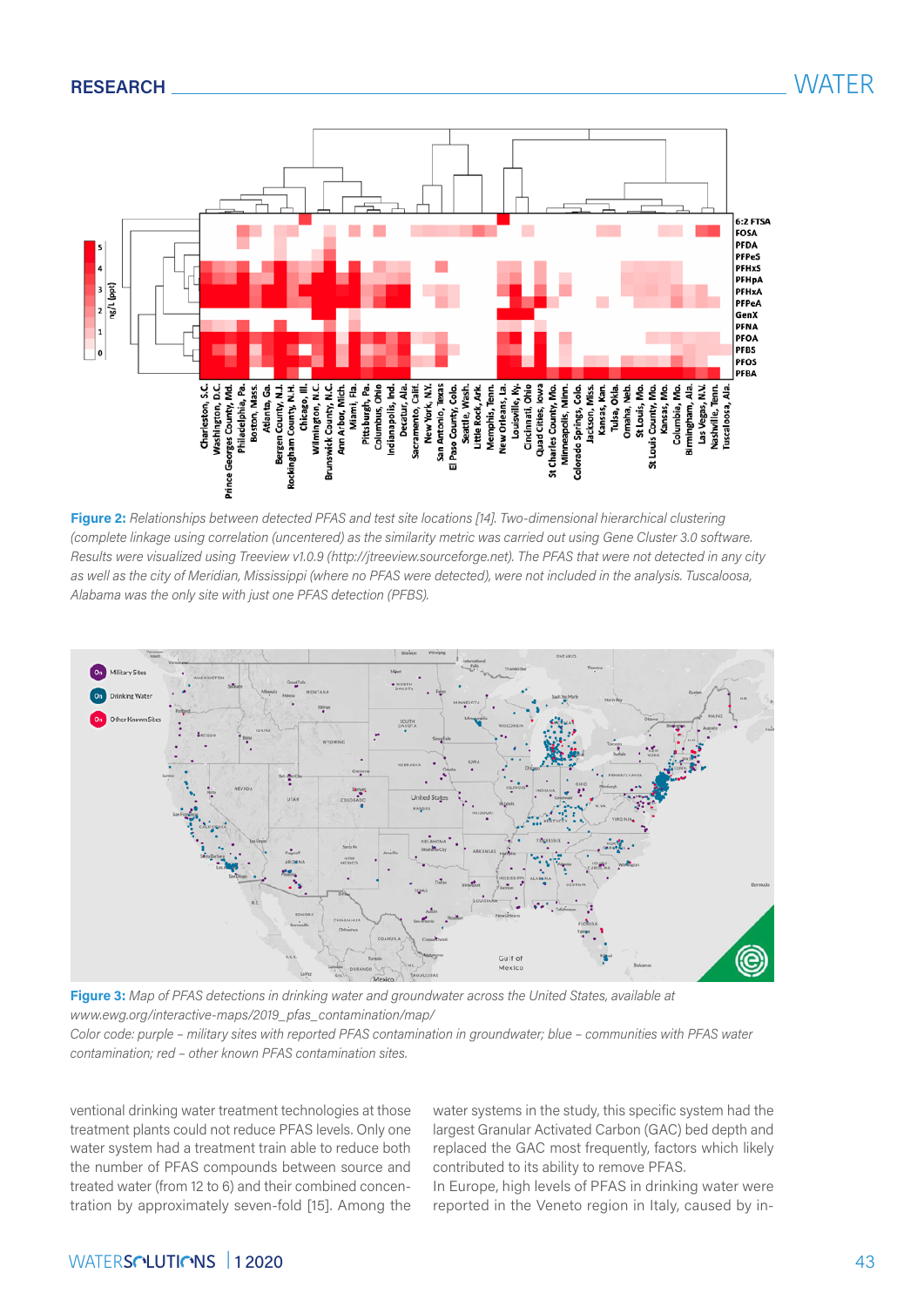| <b>Location and reference</b><br>for the cost estimates | <b>Type</b>                                                                                                                                         | <b>Installation Cost</b><br>(as listed for the project) | <b>Operating Cost and</b><br>Capacity                               |
|---------------------------------------------------------|-----------------------------------------------------------------------------------------------------------------------------------------------------|---------------------------------------------------------|---------------------------------------------------------------------|
| Wilmington,<br>North Carolina <sup>1</sup>              | Plant upgrades and eight new granular activated<br>carbon filters, 10,250 cubic feet of media at<br>Sweeney Water Treatment Plant, operational 2022 | \$46 million                                            | \$2.9 million for capacity of<br>44 million gallons per day         |
| Plainfield Township,<br>Michigan <sup>2</sup>           | Five new GAC filters                                                                                                                                | \$750,000                                               | Capacity, 12 million gallons<br>per day                             |
| Ann Arbor, Michigan <sup>3</sup>                        | New GAC filters, 11,000 cubic feet of media over<br>two years                                                                                       | \$1 million in 2018,<br>\$950,000 in 2019               | Capacity, average 14 million<br>gallons per day                     |
| Brunswick County,<br>North Carolina <sup>4</sup>        | Reverse Osmosis upgrades to Northwest Water<br>Treatment Plant, completed 2022                                                                      | \$137 million                                           | \$4.7 million annual at a flow<br>of 16 million gallons per day     |
| Decatur, Alabama <sup>5</sup>                           | New Reverse Osmosis plant for West Morgan-East<br>Lawrence Water Authority, completed 2020                                                          | \$30 million                                            | \$1 million to operate at<br>10 million gallons per day<br>capacity |
| Ridgewood, New Jersey <sup>6</sup>                      | New GAC filters at Carr Treatment Plant                                                                                                             | \$3.5 million                                           | 1 million gallons per day                                           |

**Table 2:** *Example costs of drinking water treatment for PFAS in U.S. community water systems.*

1 Cost estimates from Cape Fear Public Utility Authority <https://www.cfpua.org>

2 Cost estimates from Plainfield Township<https://plainfieldmi.org>

<sup>3</sup> Cost estimates from the city of Ann Arbor<https://A2gov.org> and from <https://mlive.com>

<sup>4</sup> Cost estimates from engineering estimates developed by CDM Smith for advanced treatment options for the Northwest Water Treatment Plant, available at <https://brunswickcountync.gov>2018

<sup>5</sup> Cost estimates from West Morgan-East Lawrence Water and Sewer Authority <https://wmel.org> and from<https://tennesseeriverkeeper.org>and<https://pfasproject.org>

<sup>6</sup> Cost estimates from Ridgewood Water<https://water.ridgewoodnj.net> and from<https://northjersey.com>

dustrial waste discharges [16]. PFAS water pollution has been reported in Austria, Denmark, France, Germany, the Netherlands and Sweden [17]. Given the widespread nature of PFAS contamination in the environment and the variety of sources and pathways by which PFAS chemicals enter surface- and groundwater, it is probable that PFAS are present in drinking water in all European countries, and across the globe. In December 2019, the European Parliament and the Council of the European Union agreed to set a legally binding drinking water limit for PFAS detected in drinking water [18].

### **Cost of treatment and technologies for removing PFAS from drinking water**

Given the chemical properties of PFAS, such as high mobility and solubility, conventional drinking water treatment processes such as coagulation, sedimentation and filtration are not effective for removing these compounds from water [15, 19]. Treatment technologies for PFAS include granular activated carbon, ion exchange and high-pressure membrane filtration. Selection of water treatment options to remove PFAS requires a case by case evaluation for each water system. Initial concentration of PFAS, type of PFAS (long or short chain, carboxylate or sulfonate functional groups), co-occurring contaminants, and water chemistry such as pH and salinity all influence the effectiveness of PFAS removal [19].

Examples of capital and operating costs for PFAS treatments systems are listed in **Table 2**, with a focus on communities studied by Evans et al. [14]. Costs of treatment vary greatly depending on the type of technology selected and system size, or the volume of water treated on a daily basis. All costs are listed in USD, as published at the time of the project, and have not been adjusted to a single year value of USD. As demonstrated in Table 2, reverse osmosis treatment has the highest cost. While this technology is not widely applied at the moment, two new reverse osmosis plants are constructed in the Alabama and North Carolina, with expected completion in 2020 to 2022. GAC filters, due to lower cost, are typically the first option considered for PFAS removal. Overall, cost considerations are the major factor limiting the installation of PFAS removal technologies, and even water testing for PFAS. Residents in communities with PFAScontaminated water have called for the cost of the water treatment to be borne by the companies and other entities that caused this pollution.

#### *Granular activated carbon (GAC) treatment*

GAC filtration is common both at water treatment plants and for point-of-use filters in homes and businesses. Factors impacting the efficacy of this type of treatment include the type of carbon, contact time and the amount of natural organic carbon in the water which can reduce the ability of GAC to remove PFAS. Studies have shown that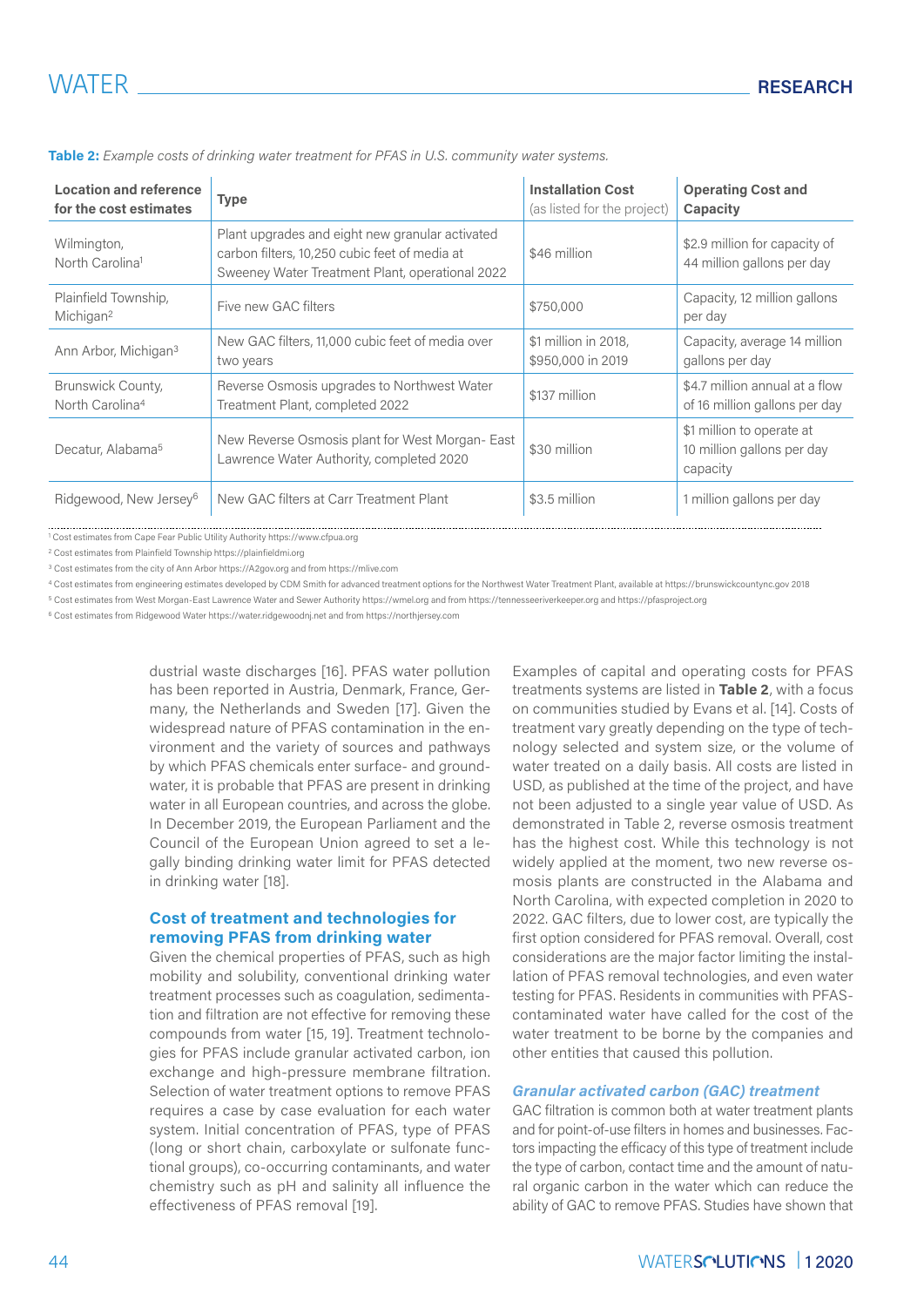perfluorinated sulfonates are more readily adsorbed by activated carbon than perfluoroalkyl acids; longer-chain PFAS are more readily adsorbed than shorter-chain compounds [19-21]. For short chain PFAS, longer GAC media contact time and more frequent media changes are required. Additionally, the source of GAC can influence the effectiveness of PFAS removal. GAC prepared from bituminous coal has been more effective compared to GAC prepared from other materials, such as coconut shellbased GAC [22, 23]. The removal efficiency also depends on how long the GAC is in service before regeneration or replacement [20, 21], and timely replacement of GAC filters is essential. Once the activated carbon has absorbed contaminants to its maximum capacity, contaminant "breakthrough" is observed, and contaminants absorbed previously can be released to the flow through water [19].

In a case study, researchers from Calgon Carbon Corporation, a company that specializes in GAC production, found that coal-based re-agglomerated GAC achieved cost-effective PFAS removal with an operational cost of \$0.12/1000 gallons treated and an estimated construction cost of \$275,000 per million gallons per day of treated water [22]. Operational costs dropped to \$0.08/1000 gallons if carbon is regenerated [22]. In a simulated small-scale column test study, GAC could reduce the concentrations of both long-chain and short-chain PFAS and that treatment could be effective for one to two years before the required replacement of carbon material [21].

All PFAS removal treatments have to face the difficult challenge of disposal for the PFAS residuals, such as used GAC media, which must be regenerated or transferred to a landfill or an incinerator for combustion at temperatures greater than 1,000 °C. Thermal regeneration involves high temperature heating similar to incineration, which can allow GAC media to be reused. Yet, during this process, fluorinated chemicals are released into the air [24]. Both landfill disposal and thermal regeneration/ incineration can cause adverse impacts on human health and the environment. Incomplete incineration of PFAScontaining materials cycles fluorinated chemicals back into the atmosphere, and, with rain, back into the water. More research, community involvement and government action are needed to ensure that the disposal practices for PFAS residuals do not simply move the environmental contamination problem from one media to another.

#### *Reverse osmosis (RO) treatment*

Membrane separation is the most effective method for removal of all types of longer- and shorter-chain PFAS tested, including PFOS, PFOA, PFBS, PFHxS, PFHxA and PFNA, as well as the most expensive one [19, 20, 23, 25]. Reverse osmosis generally achieves better contaminant removal than nanofiltration. Membrane separation technology can be combined with GAC for higher removal rates and longer lifetime for the membranes.

Compared to other PFAS removal options, membrane filtration requires significantly more energy [20]. Of note, reverse-osmosis treated water is more corrosive for pipes and plumbing fixtures. Additionally, since drinking ion-free water can lead to nutritional deficiencies, reverse osmosis-treated water needs to be remineralized. Finally, similar to GAC, disposal solutions must be found for the membrane "reject water", which concentrates the source water PFAS. Discharge of the "reject water" back into the environment is equivalent to sending the PFAS pollution downstream where it would contaminate other communities' water sources.

#### *Anion exchange*

Anion exchange treatment, a newer technology for removal of PFAS, can be very effective. Similar to GAC, anion exchange is more successfull at removing longer chain PFAS compared to shorter chain PFAS [19, 26, 27]. The initial cost of installing anion exchange treatment can be greater than GAC; on the other hand, anion exchange materials require less frequent replacement compared to GAC. Background water chemistry influences the effectiveness of anion exchange technology for PFAS removal, due to the potential presence of competing anions. Single-use resin can be effective, and more research may be needed on regenerable resin [19, 20, 26]. The spent resin needs to be incinerated or transferred to a landfill, similar to the GAC media. Anion exchange can also be used in tandem with GAC, and combination of anion exchange with nanofiltration provides superior removal efficiency compared to GAC or anion exchange alone [28, 29].

### **Addressing the sources of PFAS contamination**

It is an unenviable prospect for a community to have to remove PFAS from its drinking water in perpetuity. In order to protect water supplies from PFAS, it is essential to identify and prevent or remedy the existing sources of PFAS contamination. Contamination of PFAS in groundwater near military bases and airports has been reported from numerous countries and regions. Positive steps have already been taken in this direction, such as the development of new, fluorine-free firefighting foam [30] and the U.S. congressional mandate for a phase-out of PFAS in firefighting foam in 2024.

Municipal wastewater treatment plants, which often receive industrial PFAS wastewater, can transform larger molecular weight PFAS into smaller, more mobile perfluoroalkyl acids. A study in Australia analyzed influent and effluent samples from 19 wastewater treatment plants and reported that the concentrations of one type of PFAS, perfluorocarboxylic acids, were higher in effluent compared to influent, suggesting that larger PFAS precursor molecules are degraded into smaller PFAS compounds during wastewater treatment [10]. PFAS contamination of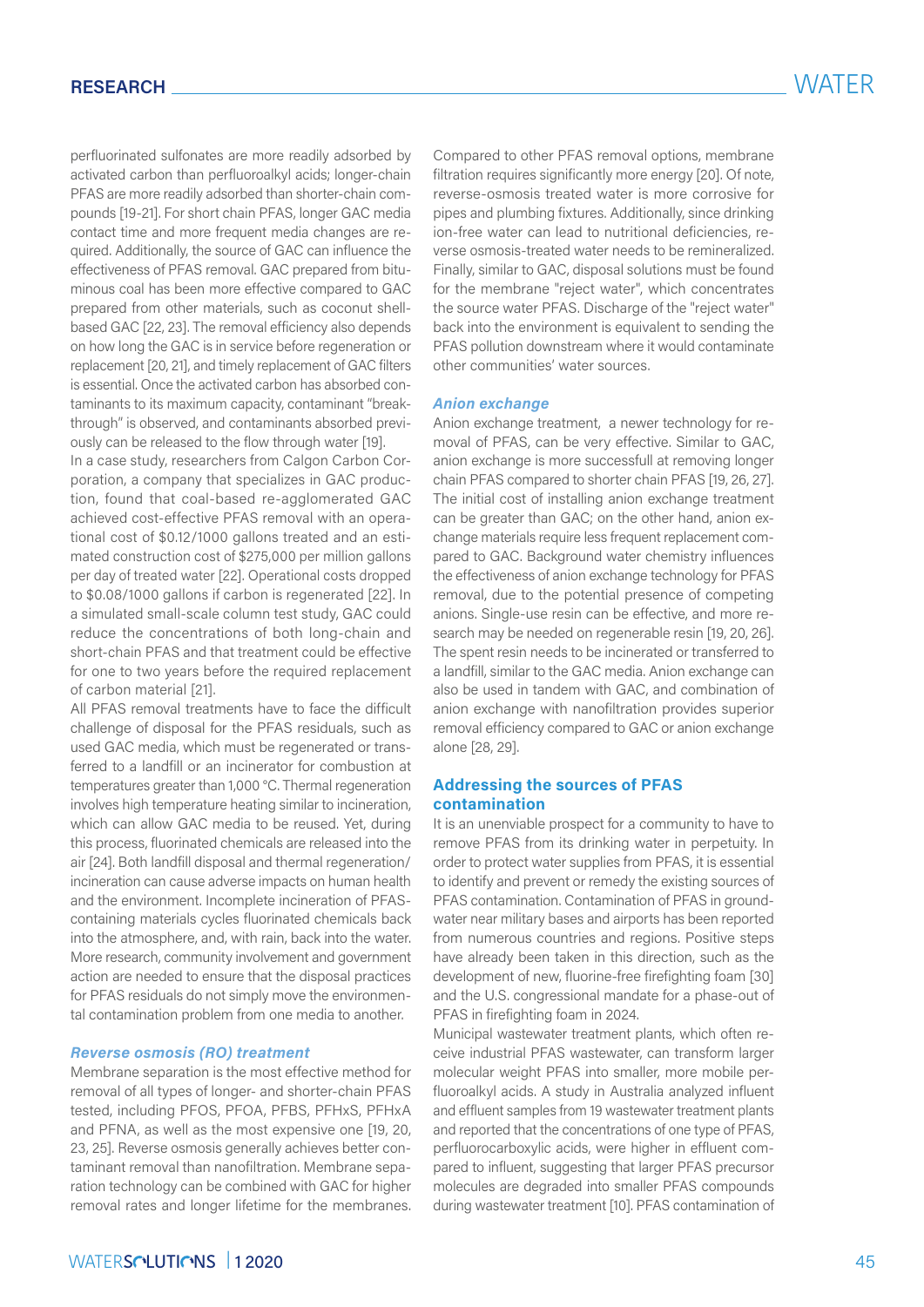wastewater effluent poses a risk for water recycling efforts such as the recharge of aquifers with treated wastewater [31]. In addition to PFAS presence in the wastewater effluent, PFAS also end up in biosolids (sludge) [32, 33] which are applied to the agricultural fields. PFAS contamination in the soil acts as a source of PFAS in food crops [34] and a reservoir for the ongoing PFAS contamination in aquatic ecosystems and aquatic organisms. As more awareness grows about PFAS contamination, companies are starting to produce PFAS-free consumer products. Many apparel companies have moved to eliminate PFAS in their textile treatments [35]. IKEA, a global furniture retailer, reported a complete phaseout of PFAS in products in 2016 [36]. Major home retailers in the U.S. have announced that carpets and rugs they sell will no longer contain PFAS [37, 38]. Such steps hold the promise of decreasing future PFAS releases.

#### **Changing landscape of PFAS contaminants**

Since the early 2000s, the regulatory scrutiny has focused on two members of the PFAS family, PFOA and PFOS. Yet, restrictions on PFOA and PFOS production and use have not solved the PFAS contamination crisis. New PFAS chemicals, sometimes called "alternative" or "substitute" PFAS, are continuously developed. Hexafluoropropylene oxide dimer acid (GenX), introduced to replace PFOA in industrial manufacturing, has become a new, persistent contaminant emitted from fluorochemical industrial facilities [39]. A review article published in 2019 noted two aspects of the changing landscape of PFAS contamination: PFAS alternatives are increasingly detected in the environment and in human tissues; and these PFAS chemicals exhibit toxic effects similar to the "legacy" PFOA and PFOS chemicals [40]. According to this study, PFBA, PFBS, PFPeA, PFHxA, and PFHpA were the five most common short-chain PFAS in the environment [40]; and these chemicals were detected in drinking water in the U.S. [14].

As documented in toxicological reviews published by the U.S. EPA, short-chain PFAS compounds GenX and PFBS can harm the kidney and the developing fetus; GenX also affects the immune system and has carcinogenic activity, while PFBS impacts the thyroid and reproductive organs [41, 42]. In animal studies, GenX also caused changes in the thyroid hormones [43]. The U.S. National Toxicology Program recently concluded that short-chain PFAS (PFHxA, PFBA and PFBS) produce toxicological effects similar to long-chain PFOA, PFOA, PFNA, PFDA, and PFHxS, such as liver toxicity and changes in thyroid function [44, 45].

In animal studies, long chain PFAS affect fetal growth and development and cause birth weight reductions, an effect also observed in human epidemiological studies [46]. Short chain PFAS compounds PFBS, GenX, and PFHxA can cause developmental delays and reduced pup weight in laboratory animals [41, 42, 47]. Two other toxicological

effects associated with PFAS should be highlighted: metabolic disruption and immune toxicity. Excess growth and weight gain have emerged as a health effect associated with both long and short chain PFAS in human studies [48, 49]. Weight gain/obesity and metabolic disruption associated with PFAS exposure are likely related to PFAS effects on the growth and differentiation of fat cells [50]. Even at low doses, PFOA, PFOS, PFNA, and PFHxS can cause immune suppression in laboratory animals and in people [51, 52]. Data on potential immunotoxicity of shortchain PFAS are sparse, although in vitro studies indicate that PFBS can suppress cytokine secretion by immune cells similar to the long chain PFAS, PFOA, PFOS, PFDA, and PFOSA [53]. Overall, while short chain PFAS can have a shorter residence time in the body, their toxic potency may be similar to long-chain PFAS, especially when they are present as mixtures of multiple PFAS compounds [54, 55].

#### **Conclusions**

In closing, a growing list of research studies documents the threat that PFAS pollution poses to drinking water safety. Communities whose water supplies are impacted by industrial waste discharges from fluorochemical production and PFAS-based firefighting foam are struggling with the economic and health costs of contaminated drinking water. To address this crisis, it is essential to stop industrial discharges and to implement a transition to non-PFAS-based firefighting technologies. To this day, severe challenges remain around PFAS disposal and the presence of PFAS in wastewater effluent from municipal wastewater treatment plants. In the long term, preventing ongoing PFAS releases is needed to protect public health.

### *Acknowledgements*

Authors thank Chris Corton and Sonya Lunder who reviewed the manuscript prior to submission and provided valuable editorial and scientific comments. Authors also gratefully acknowledge the help of Chris Corton who prepared Figure 2 of the manuscript.

#### **Literature**

- [1] Calafat, *A., Kato K., Hubbard K., Jia T., Botelho J., Wong, L.*  (2019). Legacy and alternative per- and polyfluoroalkyl substances in the U.S. general population: Paired serum-urine data from the 2013-2014 National Health and Nutrition Examination Survey. Environ Int. 131:105048. https://doi. org/10.1016/j.envint.2019.105048
- [2] UN Environmental Programme Stockholm Convention. (2019). Ninth Meeting of the Conference of the Parties to the Stockholm Convention. http://chm.pops.int/TheConvention/ ConferenceoftheParties/Meetings/COP9/tabid/7521/Default. aspx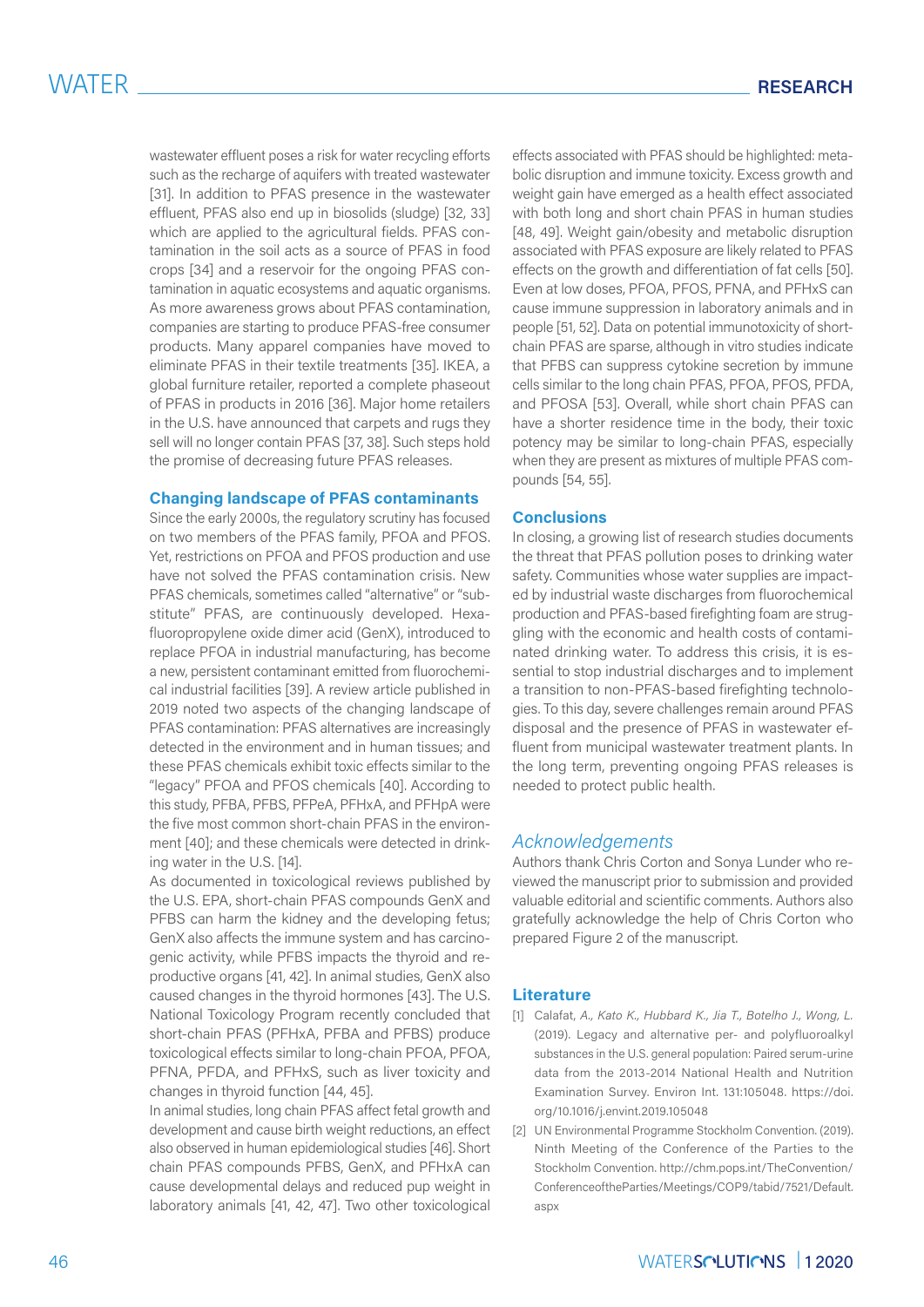- [3] Agency for Toxic Substances and Disease Registry (ATSDR). (2018). Toxicological Profile for Perfluoroalkyls. https://www. atsdr.cdc.gov/toxprofiles/tp.asp?id=1117&tid=237.
- [4] *Temkin, A., Hocevar, B., Andrews, D., Naidenko, O., Kamendulis, L.* (2020). Application of the Key Characteristics of Carcinogens to per and polyfluoroalkyl substances (PFAS). International Journal of Environmental Research and Public Health, in press.
- [5] *Grandjean, P., Clapp, R.* (2015). Perfluorinated Alkyl Substances: Emerging Insights into Health Risks. New Solutions: A Journal of Environmental and Occupational Health Policy 25(2):147-63. https://doi.org/10.1177/104829111559050
- [6] California Office of Environmental Health Hazard Assessment. (2019). Notification Level Recommendations for Perfluorooctanoic Acid (PFOA) and Perfluorooctane Sulfonate (PFOS). https://oehha.ca.gov/water/notification-level/ notification-level-recommendations-perfluorooctanoic-acid-pfoa
- [7] *Domingo, J., Nadal, M.* (2019). Human exposure to per- and polyfluoroalkyl substances (PFAS) through drinking water: A review of the recent scientific literature. Environ Res. 177:108648. https://doi.org/10.1016/j.envres.2019.108648
- [8] *Dauchy, X., Boiteux, V., Bach, C., Rosin, C., Munoz, J.* (2017). Perand polyfluoroalkyl substances in firefighting foam concentrates and water samples collected near sites impacted by the use of these foams. Chemosphere 183:53-61. https://doi.org/10.1016/j. chemosphere.2017.05.056
- [9] *Bach, C., Dauchy, X., Boiteux, V., Colin, A., Hemard, J., Sagres, V., Rosin, C., Munoz, J.* (2017). The impact of two fluoropolymer manufacturing facilities on downstream contamination of a river and drinking water resources with per- and polyfluoroalkyl substances. Environ Sci Pollut Res Int. 24(5): 4916-4925. https://doi.org/10.1007/ s11356-016-8243-3.
- [10] *Coggan, T., Moodie, D., Kolobaric, A., Szabo, D., Shimeta, J., Crosbie, N., Lee, E., Fernandes, M., Clarke, B.* (2019). An investigation into per- and polyfluoroalkyl substances (PFAS) in nineteen Australian wastewater treatment plants (WWTPs). Heliyon 5(8): e02316. https://doi.org/10.1016/j. heliyon.2019.e02316
- [11] *Hu, X., Dassuncao, C., Zhang, X., Grandjean, P., Weihe, P., Webster, G., Nielsen, F., Sunderland, E.* (2018). Can profiles of poly- and Perfluoroalkyl substances (PFASs) in human serum provide information on major exposure sources? Environ Health. 17(1):11. https://doi.org/10.1186/s12940-018-0355-4
- [12] *Andrews, D.* (2018). Report: Up to 110 million Americans could have PFAS-contaminated drinking water. https://www.ewg.org/research/ report-110-million-americans-could-have-pfascontaminated-drinking-water
- [13] *Hu, X., Andrews, D., Lindstrom, A., Bruton, T., Schaider, L,, Grandjean, P., Lohmann, R., Carignan, C., Blum, A., Balan, S., Higgins, C., Sunderland, E.* (2016). Detection of Poly- and Perfluoroalkyl Substances (PFASs) in U.S. Drinking Water Linked to Industrial Sites, Military Fire Training Areas, and Wastewater Treatment Plants. Environ Sci Technol Lett. 3(10):344-350. https://doi.org/10.1021/acs.estlett.6b00260
- [14] *Evans, S., Andrews, D., Stoiber, T., Naidenko, O.* (2020). PFAS contamination of drinking water far more prevalent than previously reported. https://www.ewg.org/research/ national-pfas-testing/
- [15] *Boone, J., Vigo, C., Boone, T., Byrne, C., Ferrario, J., Benson, R., Donohue, J., Simmons, J., Kolpin, D., Furlong, E., Glassmeyer, S.*  (2019). Per- and polyfluoroalkyl substances in source and treated drinking waters of the United States. Sci Total Environ. 653:359-369. https://doi.org/10.1016/j.scitotenv.2018.10.245
- [16] World Health Organization. (2017). Keeping our water clean: the case of water contamination in the Veneto Region, Italy. http://www.euro.who.int/en/publications/abstracts/ keeping-our-water-clean-the-case-of-water-contaminationin-the-veneto-region,-italy-2017
- [17] European Environment Agency. (2019). Emerging chemical risks in Europe – 'PFAS'. https://www.eea.europa.eu/themes/ human/chemicals/emerging-chemical-risks-in-europe
- [18] European Council. (2020). Safe and clean drinking water provisional deal which updates quality standards. https://www. consilium.europa.eu/en/press/press-releases/2020/02/05/ safe-and-clean-drinking-water-council-approves-provisionaldeal-which-updates-quality-standards/
- [19] *Appleman, T., Higgins, C., Quinones, O., Vanderford, B., Kolstad, C., Zeigler-Holady, J., Dickenson, E.* (2014). Treatment of polyand perfluoroalkyl substances in U.S. full-scale water treatment systems. Water Research 51: 246-255. https://doi.org/10.1016/j. watres.2013.10.067
- [20]*Dickenson, E., Higgins, C.* (2016). Treatment Mitigation Strategies for Poly- and Perfluoroalkyl Substances. Water Research Foundation project # 4322. https://www.waterrf.org/research/projects/ treatment-mitigation-strategies-poly-and-perfluorinatedchemicals
- [21] *Westriech, P., Mimna, R., Brewer, J., Forrester, F.* (2018). The removal of short-chain and long-chin perfluoroalkyl acids and sulfonates via granular activated carbons: A comparative column study. Remediation. 29:19-26. https://doi.org/10.1002/rem.21579.
- [22]*McNamara, J., Franco, R., Mimna, R. and Zappa, L.* (2018). Comparison of Activated Carbons for Removal of Perfluorinated Compounds from Drinking Water. Journal ‐ American Water Works Association 110: E2-E14. https://doi. org/10.5942/jawwa.2018.110.0003
- [23]*Patterson, C., Burkhardt, J., Schupp, D., Krishnan, E., Dyment, S., Merritt, S., Zintek, L., Kleinmaier, D.* (2019). Effectiveness of point-of-use/point-of-entry systems to remove per- and polyfluoroalkyl substances from drinking water. AWWA Water Sci. 1(2):1-12. https://doi.org10.1002/aws2.1131
- [24]*Watanabe N, Takata M, Takemine S, Yamamoto K.* (2018). Thermal mineralization behavior of PFOA, PFHxA, and PFOS during reactivation of granular activated carbon (GAC) in nitrogen atmosphere. Environ Sci Pollut Res Int. 25(8):7200- 7205. https://doi.org/10.1007/s11356-015-5353-2
- [25] Lipp, P., Sacher, F., and Baldauf, G. (2010). Removal of organic micro-pollutants during drinking water treatment by nanofiltration and reverse osmosis. Desalination and Water Treatment 13: 226-237 https://doi.org/10.5004/dwt.2010.1063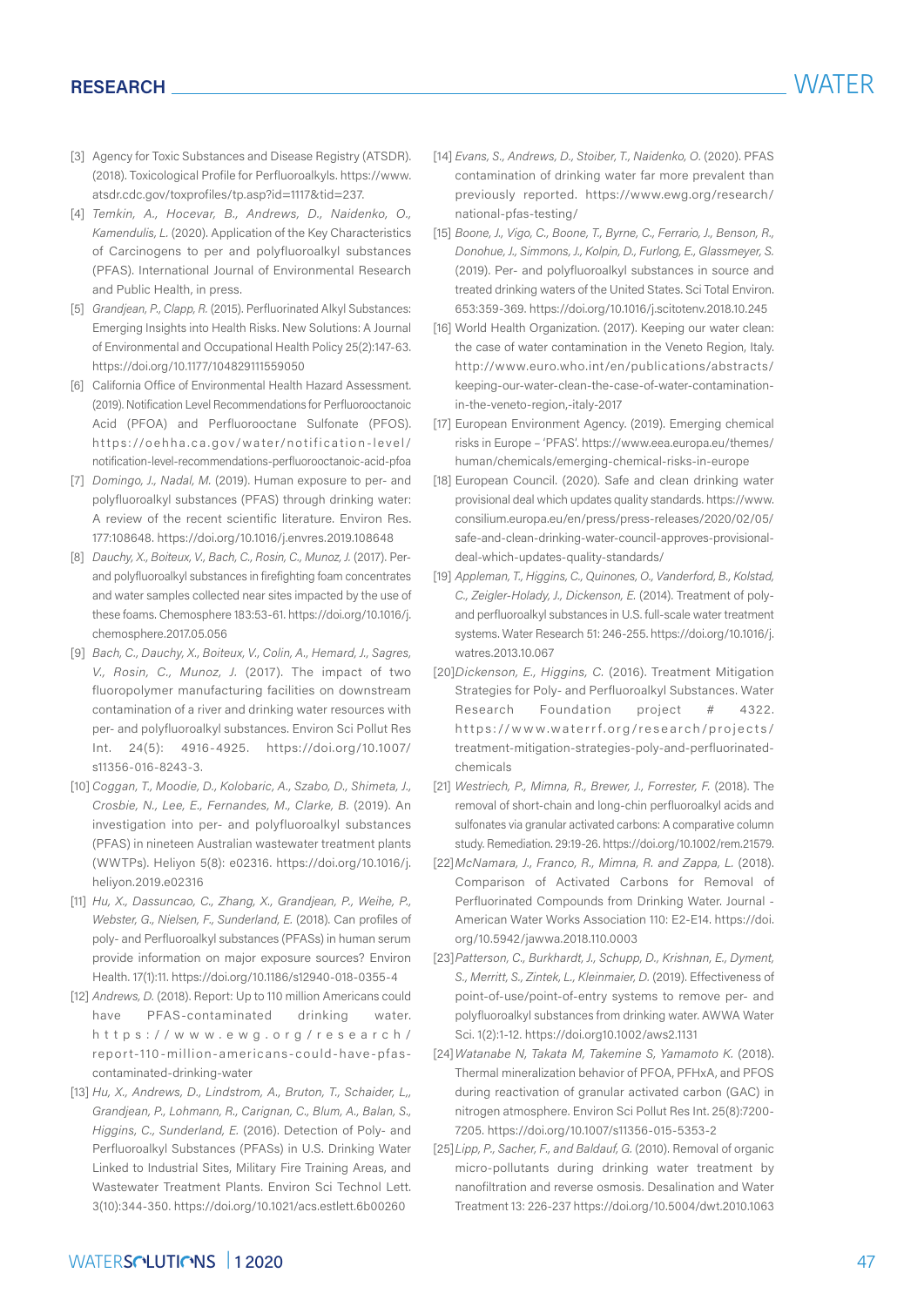- [26]*McCleaf, P., Englund, S., Ostlund, A., Lindegren, K., Wiberg, K., and Ahrens, L.* (2017). Removal Efficiency of Multiple Poly- and Perfluoroalkyl Substances (PFASs) in Drinking Water using Granular Activated Carbon (GAC) and Anion Exchange (AE) Column Tests. Water Research 120: 77-87. https://doi. org/10.1016/j.watres.2017.04.057
- [27] *Zaggia, A., Conte, L., Falletti, L., Fant, M., and Chiorboli, A.* (2016). Use of Strong Anion Exchange Resins for the Removal of Perfluoroalkylated Substances from Contaminated Drinking Water in Batch and Continuous Pilot Plants. Water Research 91: 137-146. https://doi.org/10.1016/j.watres.2015.12.039.
- [28]*Dudley, L., Arevalo, E., Knappe, D.* (2014). Removal of Perfluoroalkyl Substances by PAC Adsorption and Anion Exchange. Water Research Foundation Web Report #4344. https://www.waterrf.org/research/projects/ removal-perfluoroalkyl-substances-pac-adsorption-andanion-exchange.
- [29]*Franke, V., McCleaf, P., Lindegren, K., Ahrens, L.* (2019). Efficient removal of per- and polyfluoroalkyl substances (PFASs) in drinking water treatment: nanofiltration combined with active carbon or anion exchange. Environ. Sci.: Water Res. Technol. 5(11): 1836-1843. https://doi.org/10.1039/C9EW00286C
- [30]European Chemicals Agency. Fighting fire with fluorine-free foams. https://echa.europa.eu/fluorine-free-foams Accessed February 6, 2020.
- [31] *Page, D., Vanderzalm, J., Kumar, A., Cheng, K., Kaksonen, A., Simpson, S.* (2019). Risks of Perfluoroalkyl and Polyfluoroalkyl Substances (PFAS) for Sustainable Water Recycling via Aquifers. Water 11(8):1737. https://doi.org/10.3390/w11081737
- [32]*Letcher, R., Chu, S., Smyth, S.* (2020). Side-chain fluorinated polymer surfactants in biosolids from wastewater treatment plants. J Hazard Mater. 388:122044. https://doi.org/10.1016/j. jhazmat.2020.122044
- [33]*Venkatesan, A., Halden, R.* (2013). National inventory of perfluoroalkyl substances in archived U.S. biosolids from the 2001 EPA National Sewage Sludge Survey. J Hazard Mater. 252-253:413-8. https://doi.org/10.1016/j.jhazmat.2013.03.016
- [34]*Liu, Z., Lu, Y., Song, X., Jones, K., Sweetman, A., Johnson, A., Zhang, M., Lu, X., Su, C.* (2019). Multiple crop bioaccumulation and human exposure of perfluoroalkyl substances around a mega fluorochemical industrial park, China: Implication for planting optimization and food safety. Environment International. 127: 671-684. https://doi.org/10.1016/j.envint.2019.04.008
- [35]*Cousins, I.T., Goldenman, G., Herzke, D., Lohmann, R., Miller, M., Ng, C.A., Patton, S., Scheringer, M., Trier, X., Vierke, L., Wang, Z., DeWitt, JC.* (2019). The concept of essential use for determining when uses of PFASs can be phased out. Environ. Sci. Processes Impacts, 21:1803–1815. https://doi.org/10.1039/C9EM00163H.
- [36]IKEA. (2017). Highly fluorinated chemicals. https://www.ikea. com/ms/en\_US/pdf/reports-downloads/product\_safety/ IKEA\_FAQ\_highly\_fluorinated\_chemicals.pdf
- [37]The Home Depot. (2019). Phasing out Products Containing PFAS. https://corporate.homedepot.com/newsroom/ phasing-out-products-containing-pfas
- [38]Lowe's. (2019). Lowe's Safer chemicals Policy. https:// newsroom.lowes.com/policies/safer-chemicals/
- [39]North Carolina Department of Environmental Quality. GenX Investigation. https://deq.nc.gov/news/key-issues/genxinvestigation Accessed February 6, 2020.
- [40]*Wang, Y., Chang, W., Wang, L., Zhang, Y., Zhang, Y., Wang, M., Wang, Y., Li, P.* (2019). A review of sources, multimedia distribution and health risks of novel fluorinated alternatives. Ecotoxicol Environ Saf. 182:109402. https://doi.org/10.1016/j. ecoenv.2019.109402
- [41] Environmental Protection Agency. (2018). Human Health Toxicity Values for Hexafluoropropylene Oxide (HFPO) Dimer Acid and Its Ammonium Salt (CASRN 13252-13-6 and CASRN 62037-80-3) Also Known as "GenX Chemicals"; EPA Document Number: 823-P-18-001; US Environmental Protection Agency Office of Water (4304T) Health and Ecological Criteria Division: Washington, DC, USA. https://www.epa.gov/sites/production/ files/2018-11/documents/genx\_public\_comment\_draft\_ toxicity\_assessment\_nov2018-508.pdf
- [42] Environmental Protection Agency. (2018). Human Health Toxicity Values for Perfluorobutane Sulfonic Acid (CASRN 375-73-5) and Related Compound Potassium Perfluorobutane Sulfonate (CASRN 29420-49-3); EPA Document Number: 823-R-18-307; US Environmental Protection Agency Office of Research and Development (8101R) National Center for Environmental Assessment: Washington, DC, USA. https://www.epa.gov/sites/ production/files/2018-11/documents/pfbs\_public\_comment\_ draft\_toxicity\_assessment\_nov2018-508.pdf
- [43]*Conley, J., Lambright, C., Evans, N., Strynar, M., McCord, J. McIntyre, B., Travlos, G., Cardon, M., Medlock-Kakaley, E., Hartig, P., et al.* (2019). Adverse maternal, fetal, and postnatal effects of hexafluoropropylene oxide dimer acid (GenX) from oral gestational exposure in Sprague-Dawley rats. Environ. Health Perspect. 127, 37008. https://doi.org/10.1289/EHP4372
- [44] National Toxicology Program. (2019). NTP technical report on the toxicity studies of perfluoroalkyl carboxylates (perfluorohexanoic acid, perfluorooctanoic acid, perfluorononanoic acid, and perfluorodecanoic acid) administered by gavage to Sprague Dawley (Hsd:Sprague Dawley SD) rats. In Research Triangle; Toxicity Report 97; National Toxicology Program: Park, NC, USA. https://ntp.niehs.nih.gov/ntp/htdocs/st\_rpts/tox097\_508. pdf?utm\_source=direct&utm\_medium=prod&utm\_ campaign=ntpgolinks&utm\_term=tox097
- [45] National Toxicology Program. (2019). NTP Technical Report on the Toxicity Studies of Perfluoroalkyl Sulfonates (Perfluorobutane Sulfonic Acid, Perfluorohexane Sulfonate Potassium Salt, and Perfluorooctane Sulfonic Acid) Administered by Gavage to Sprague Dawley (Hsd:Sprague Dawley SD) Rats; Toxicity Report 96; National Toxicology Program Public Health Service, U.S. Department of Health and Human Services, Research Triangle Park, NC, USA. https:// ntp.niehs.nih.gov/ntp/htdocs/st\_rpts/tox096\_508. pdf?utm\_source=direct&utm\_medium=prod&utm\_ campaign=ntpgolinks&utm\_term=tox096
- [46]*Wikstrom, S., Lin, P., Lindh, C., Shu, H., Bornehag, C.* (2019). Maternal serum levels of perfluoroalkyl substances in early pregnancy and offspring birth weight. Pediatric Research. https://doi.org/10.1038/s41390-019-0720-1